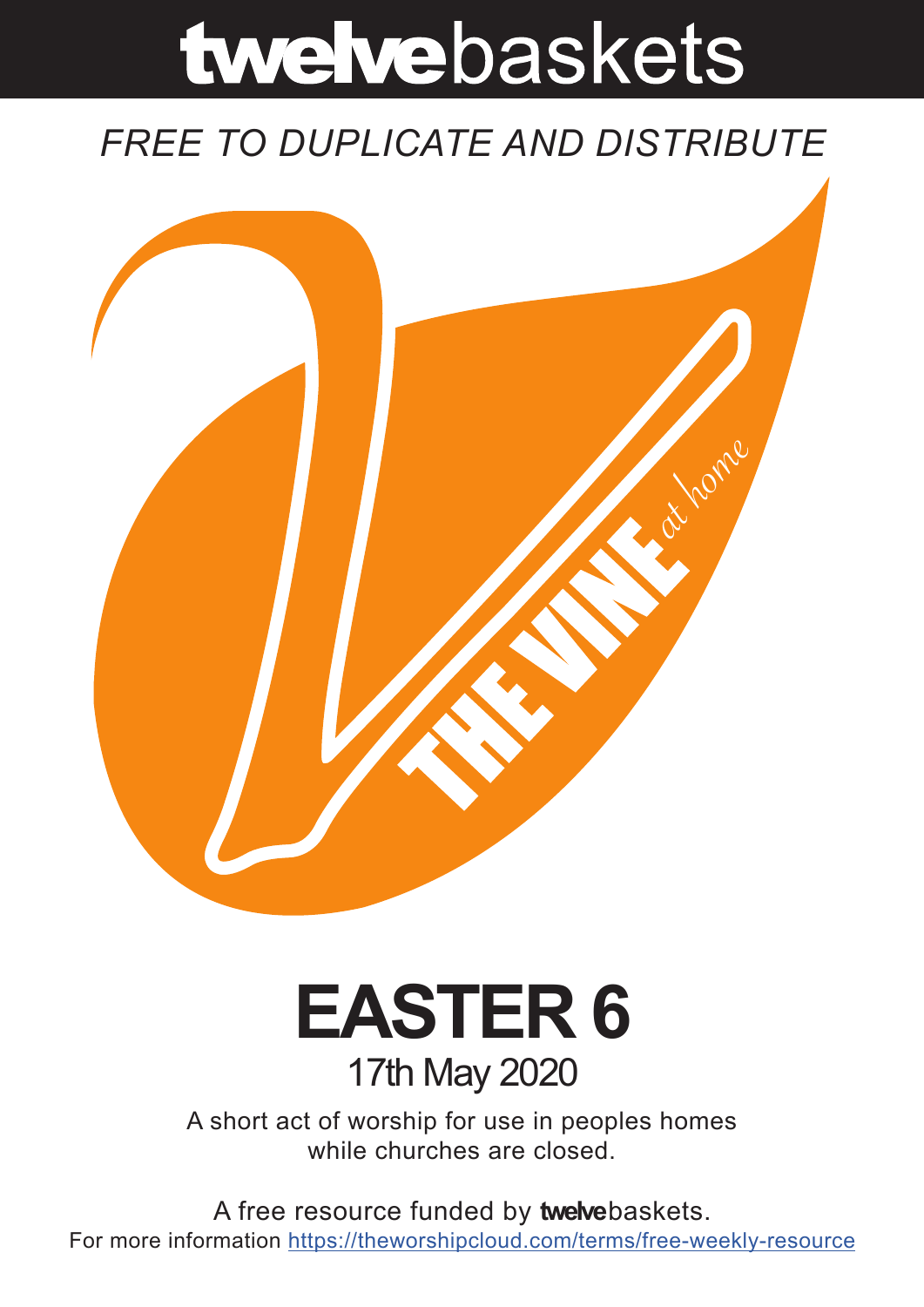#### **Call to worship**

Psalm 96:1-3 - [Click for reading](https://www.biblegateway.com/passage/?search=Psalm+96:1-3&version=NIV)

#### **Reflection -** [YouTube](https://www.youtube.com/watch?v=7DrVPBe14WY)

The sun comes up, It's a new day dawning, It's time to sing Your song again. Whatever may pass And whatever lies before me, Let me be singing, When the evening comes.

Bless the Lord oh my soul. Worship his holy name. Sing like never before, oh my soul, for I will worship your holy name dear Lord.

*Wayne Grewcock shares his reflection, which was a part of The Big Church Sing online last Sunday (it works best if you read it aloud, even if you are on your own):* 

I am really fortunate that I live just a short walk from the mouth of The River Otter. A place of peace and tranquillity, a place of utter beauty. A place to worship God's holy name. You can feel God's love just washing over you, cleansing you and freeing you of all your burdens.

I am truly blessed to come and sit, and contemplate our creator God. To give thanks to our loving God, for life is good!

But sometimes this is a vulnerable place – when the storms come, when the waves are pounding against the shore and the waters rise. We all know that life is not always easy, especially at the moment, but if we look deep, if we search hard, God's goodness is there, even if we only catch a glimpse of it.

Keep coming back, for God hears even when we can only whisper his name for a short time. Whatever may pass, and whatever lies before me, let me be singing to you dear Lord.

So find your special place, your holy place, the place where you can sing to the Lord, even when the storm is raging.

Still my soul dear Lord, so that I can worship you. For we have been redeemed in Jesu's name.

A day, new day is dawning, it's time to sing again – no matter what has gone before, we start again: loved, blessed and forgiven. For in God we always have hope.

O sing to the Lord a new song;

<span id="page-1-1"></span>sing to the Lord, all the earth.

- Sing to the Lord, bless his name;
	- tell of his salvation from day to day.

Declare his glory among the nations. O worship his holy name – sing like never before.<sup>[1](#page-1-0)</sup>

<span id="page-1-0"></span><sup>&</sup>lt;sup>[1](#page-1-1)</sup> Reflection written by Wayne Grewcock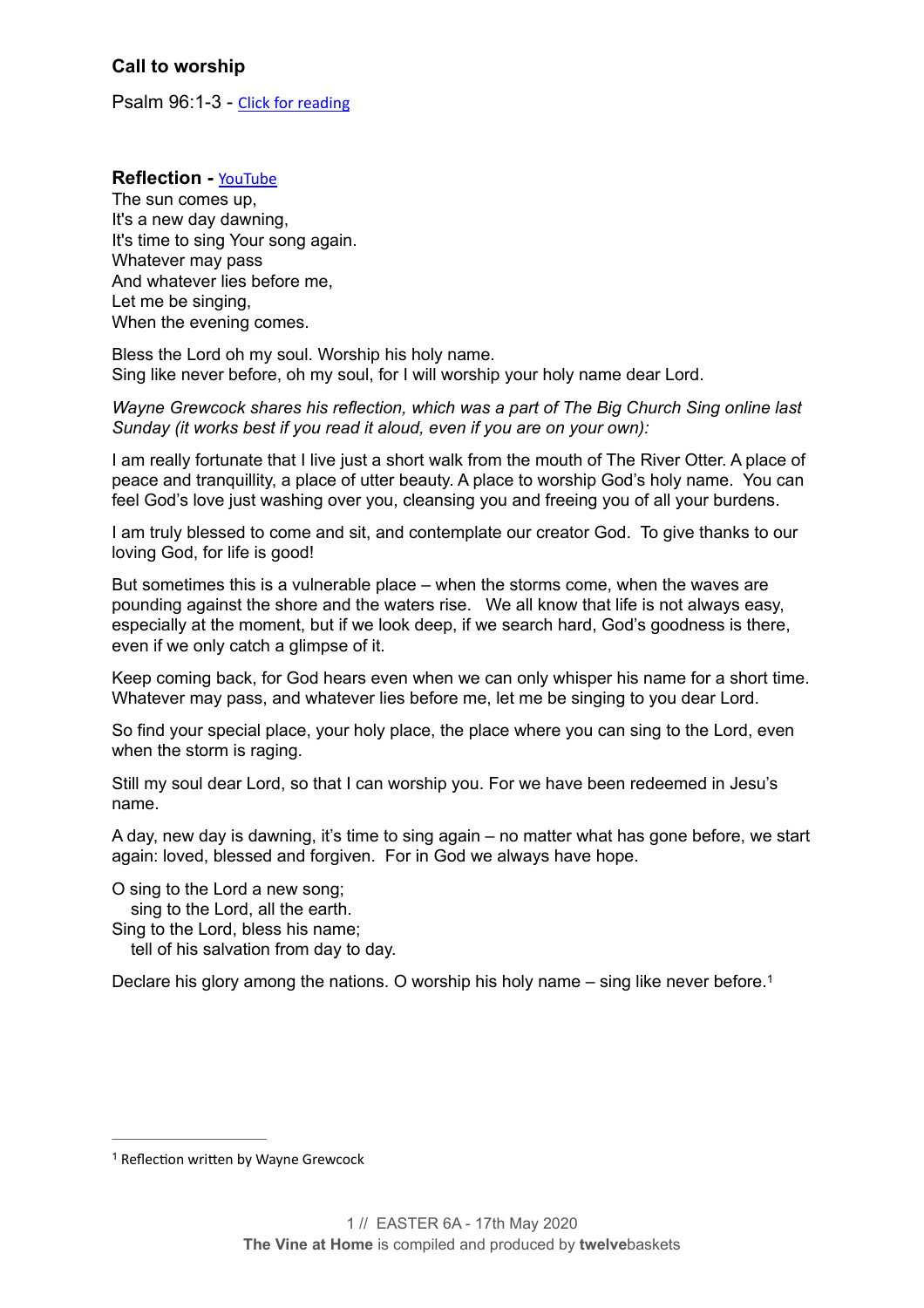#### Hymn: 10,000 Reasons - Matt Redman - [YouTube](https://www.youtube.com/watch?v=o2M58JuV-FU)

Bless the Lord O my soul O my soul Worship His Holy name Sing like never before O my soul I'll worship Your Holy name

The sun comes up, it's a new day dawning It's time to sing Your song again Whatever may pass and whatever lies before me Let me be singing when the evening comes

You're rich in love and You're slow to anger Your name is great and Your heart is kind For all Your goodness I will keep on singing

Ten thousand reasons for my heart to find

And on that day when my strength is failing The end draws near and my time has come Still my soul will sing Your praise unending

Ten thousand years and then forevermore.

#### **Prayers**

We sing our praise to you, O God, whether we can sing in tune or whether we are pleased no one from church can hear us right now.

We sing our praise to you, O God, whether we sing alone or as a large household. We sing our praise to you, O God, whether we pronounce the words out loud or hum the tune in our heads.

We come to you, singing our praises, despite all the challenges and uncertainties we face.

We come to you, singing our praises, and holding our emotions, our anger, our fear and our tiredness before you.

We come to you, sharing moments of joy and happiness from the week just gone, grateful for the blessings we have received.

We sing our praise, O God, wherever and however we find ourselves this day. We sing, like never before.

Bless the Lord, O my soul. We worship your holy name.

<span id="page-2-1"></span>Amen<sup>[2](#page-2-0)</sup>

<span id="page-2-0"></span><sup>&</sup>lt;sup>[2](#page-2-1)</sup> Prayers written by Tim Baker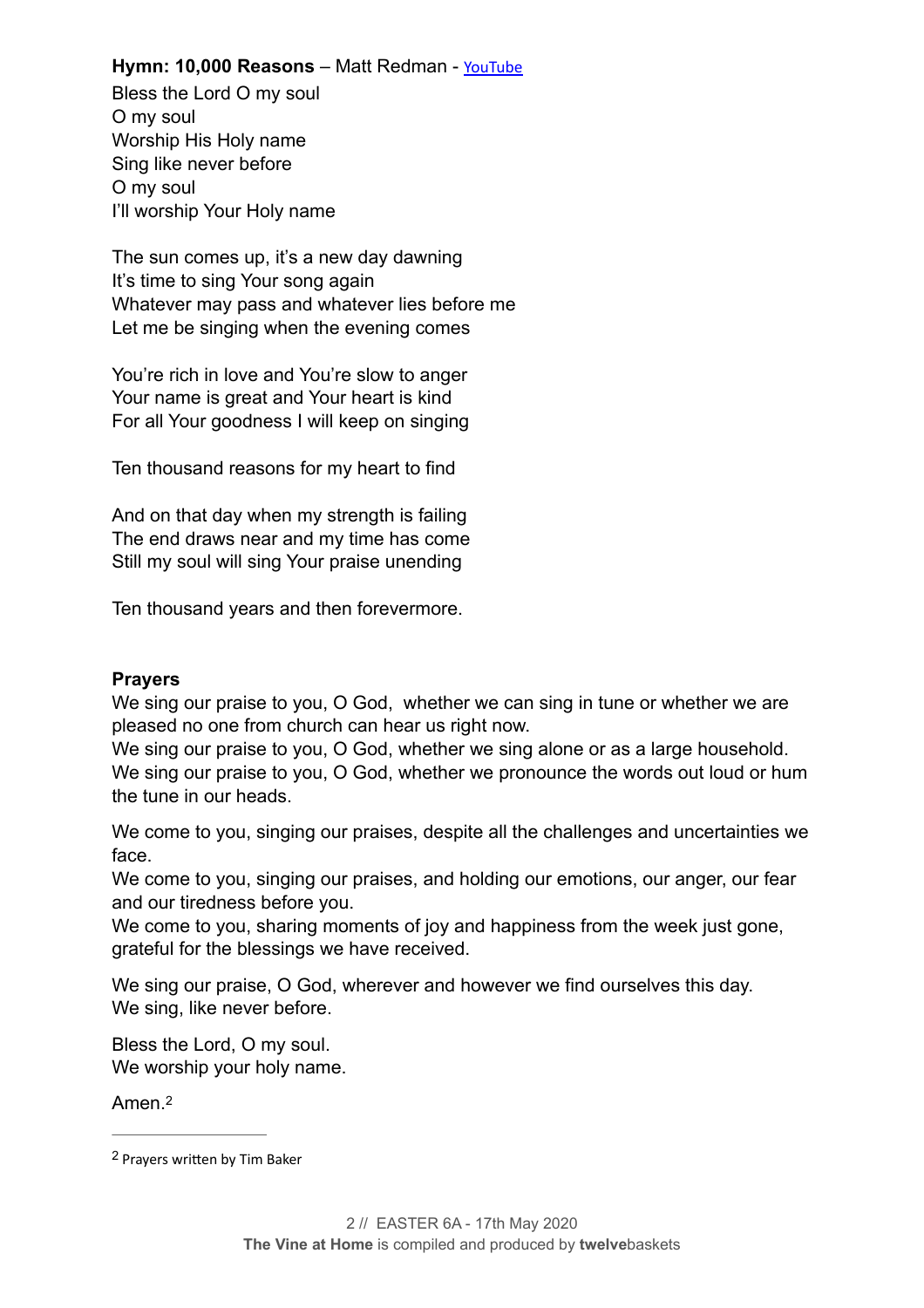**Reading:** John 14:15-21 - [Click for reading](https://www.biblegateway.com/passage/?search=John%2014:15-21)

#### **Reflection**

Tim Baker offers a short reflection on today's gospel reading:

In my Bible, this short passage in John's gospel is headed 'Jesus promises the Holy Spirit'. In these strange times, I've been thinking about, praying about, and taking time to seek a connection with the Holy Spirit more than ever. As we are not physically able to gather for worship, I've been thinking more about my own personal, private relationship with the living God, and what that looks like. I've been invited further into reflections on the Trinity, and the three-in-one and one-in-three relationship that is our God's very nature.

Even as we feel the effects of loneliness, self-isolation, social distancing and physical separation, God is inviting us into relationship.

I felt that sense of relationship very powerfully last weekend, as we joined together online as part of The Big Church Sing. Over 1,000 of us were connected online live, and thousands more have watched the service since. That sense of sharing in worship, even during these isolating times, felt like an (albeit imperfect) glimpse of the perfect relationship we will be a part of heaven, and which the Triune God is inviting us into today.

The Spirit of God is at work today, connecting us, bringing us together, inviting us into relationship, with each other, with our brothers and sisters around the world, and with our God. Can we listen to those promptings, and hold together?

#### **Intercessions**

Father of All – as used in The Big Church Sing - [YouTube](https://www.youtube.com/watch?v=B7ktufI93_Q)

Father, Father, Father hear our prayer. Father, Father, Father hear our prayer. Let us pray for: Those for whom lock-down is particularly challenging. *[Pause]* 

Father, Father, Father hear our prayer. Father, Father, Father hear our prayer.

Let us pray for: Wisdom for world leaders. *[Pause]*